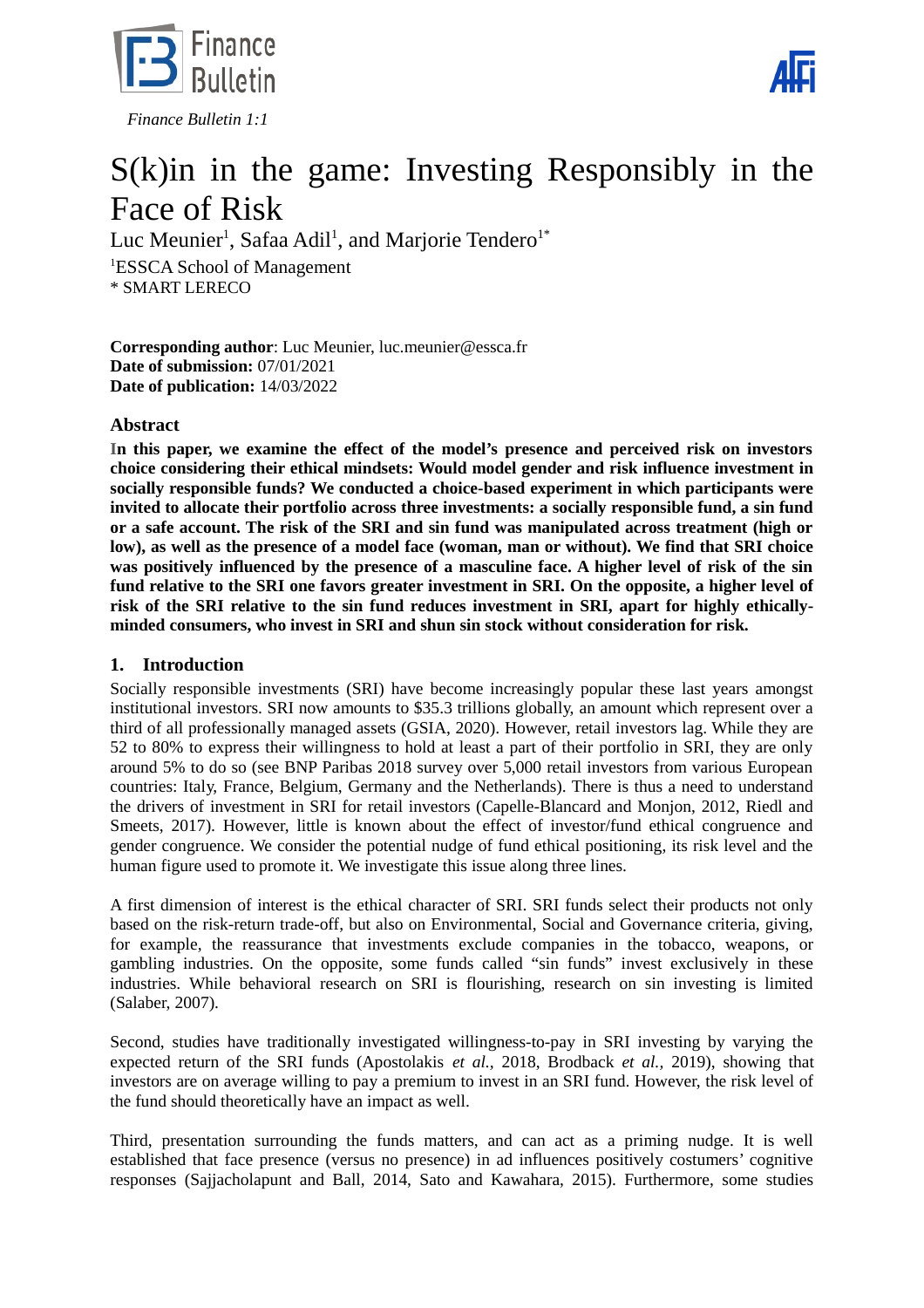



revealed a stereotype effect of ad model's gender on observer's responses (Knoll *et al.,* 2011; Åkestam *et al.,* 2017). According to Niessen-Ruenzi & Ruenzi (2018), investors may prefer male fund managers to female ones because of gender stereotypes bias.

Our paper unfolds as follow. We first depict the methods used, before moving on to univariate results. Multivariate results from our regressions are then presented, before concluding and presenting paths for future research.

# **2. Materials and Methods**

# *Participants*

446 adults (55% men) aged 16 to 61 years (M=21.73, SD=7.05) were surveyed between October and November 2020. The participants were recruited from a business school initial and lifelong learning programs (79% enrolled in the 5-years Master program of the school)<sup>[1](#page-1-0)</sup>.

# *Experimental design*

We designed a between subject design 3 (Face) x 2 (Risk of SRI) x 2 (Risk of sin) experiment. We customized the test header to manipulate face presence (see figure 1): woman face, man face, and no face conditions. We used two models (young Caucasian man/woman), unknown, to avoid celebrity endorsement effect. Facial expressions (positive) and head orientation were identical. We defined two conditions for the risk of each fund: high (6) and low (3) (on a scale rated from 1 extremely low to 7 extremely high). In total, 12 versions of the survey were generated, randomizing the 12 different conditions of the manipulated independent variables. Respondents were asked to evaluate their feelings regarding the model on a likert scale from 1 to 5. We used in the analysis the extent to which respondents felt the model was "considerate".

#### *Procedure*

The participants were exposed to an investment game scenario (see figure 2, inspired from Gajewski *et al.,* 2021) with a header showing one of the three conditions for face presence. The main task of this experiment was to allocate \$10.000 between three investment vehicles: an SRI fund, a sin fund, and a safe account. The risk and expected return of each fund were rated from 1 to 7, as in the real world.

Based on Riedl and Smeets (2017), we tested different control variables which could influence SRI investment decision: 1) We measure risk preferences, based on a modified version (Desmoulins-Lebeault *et al.*, 2018) of the Eckel and Grossman (2008) risk preferences task, 2) cognitive reflection score (Frederick, 2005), 3) financial literacy level (Lusardi and Mitchell, 2008), 4) Altruism scale (Goldberg *et al.,* 2006), and 5) Ethically Minded Consumer Behavior scale (EMCB, Sudbury-Riley and Kohlbacher, 2016). We display in Table 1 below descriptive statistics regarding our variable, alongside a short description of them.

<span id="page-1-0"></span><sup>1</sup> While our sample is essentially composed of students, recent evidence tends to underline that they are a reasonable proxy for (even professional) investors (see Gajewski and Meunier, 2020).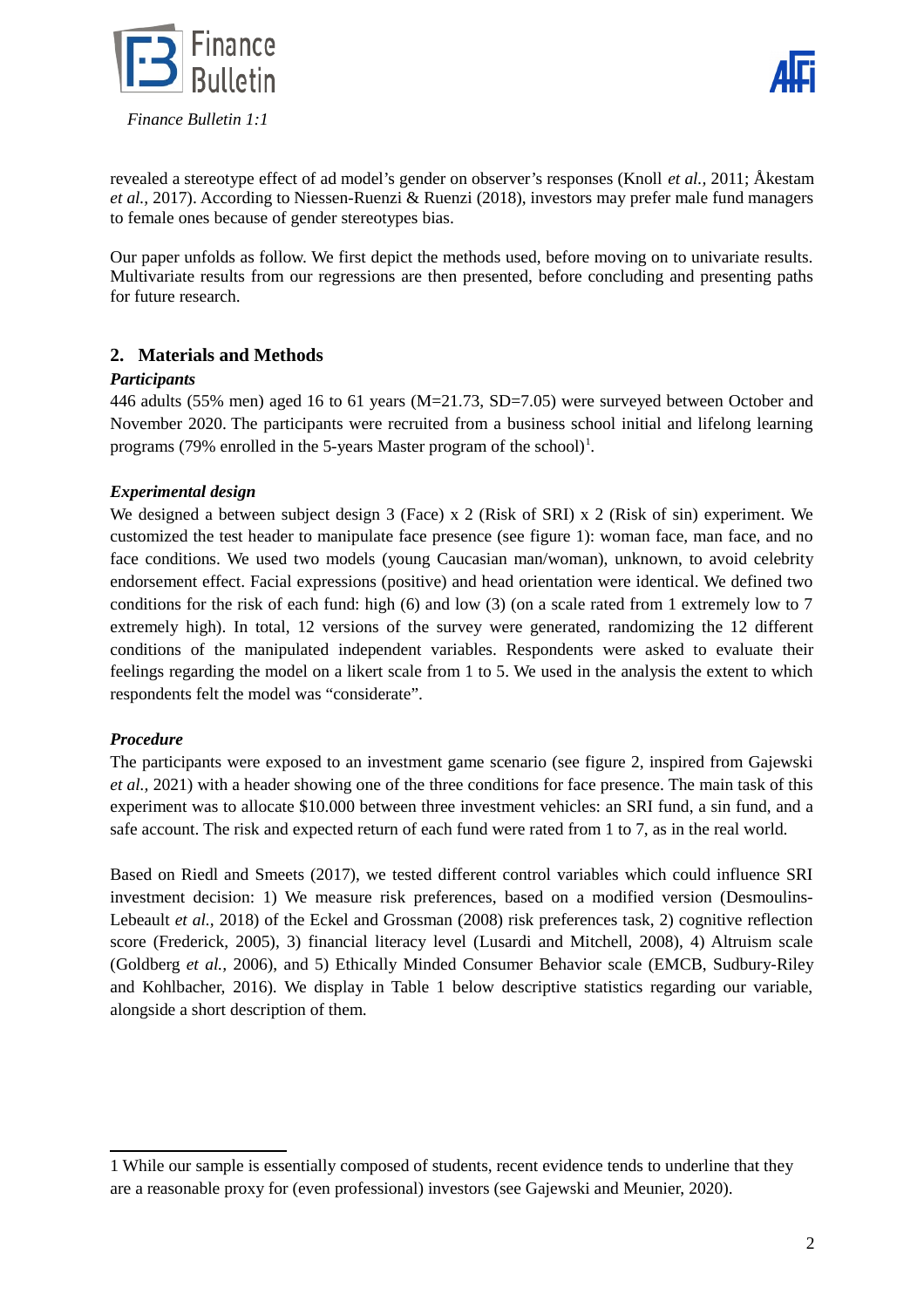

 *Finance Bulletin 1:1*



|                         |                                                                    | <b>Mea</b>     | Std.           |             |              |
|-------------------------|--------------------------------------------------------------------|----------------|----------------|-------------|--------------|
| <b>Variable</b>         | <b>Description</b>                                                 | n              | Dev.           | Min         | <b>Max</b>   |
| Model                   | Dummy equal to 1 if the                                            |                |                |             |              |
| <b>Woman</b>            | respondents saw the female                                         | 0.341          | 0.475          | $\mathbf 0$ | $\mathbf 1$  |
|                         | model.                                                             |                |                |             |              |
| Women                   | Dummy equal to 1 if the                                            | 0.448          | 0.498          | 0           | 1            |
|                         | respondents is a woman.                                            |                |                |             |              |
|                         | Dummy equal to 1 if the                                            |                |                |             |              |
| <b>Model Man</b>        | respondents saw the male                                           | 0.314          | 0.465          | $\mathbf 0$ | 1            |
|                         | model.                                                             |                |                |             |              |
| <b>High Risk</b>        | Dummy equal to 1 if both                                           | 0.253          | 0.435          | 0           | 1            |
| (HR) Both               | investments were high risk.                                        |                |                |             |              |
| <b>High Risk</b>        | Dummy equal to 1 if only the                                       | 0.231          | 0.422          | $\mathbf 0$ | $\mathbf 1$  |
| (HR) SRI                | SRI investments was high risk.                                     |                |                |             |              |
| <b>High Risk</b><br>Sin | Dummy equal to 1 if only the                                       | 0.233          | 0.423          | $\mathbf 0$ | $\mathbf{1}$ |
|                         | Sin investments was high risk.                                     |                |                |             |              |
| <b>Scale EMCB</b>       | <b>Ethically Minded Consumer</b><br>Behavior scale (EMCB, Sudbury- | 35.42          | 7.338          | 11          |              |
|                         | Riley and Kohlbacher, 2016).                                       | $\overline{2}$ |                |             | 50           |
|                         | Risk preferences, based on a                                       |                |                |             |              |
| <b>Risk</b>             | modified version (Desmoulins-                                      |                |                |             |              |
| <b>Tolerance</b>        | Lebeault et al., 2018) of the                                      | 2.453          | 1.394          | $\mathbf 1$ | 5            |
|                         | Eckel and Grossman (2008)                                          |                |                |             |              |
|                         | Number of correct answers to                                       |                |                |             |              |
|                         | the Cognitive reflection score                                     |                | 1.150<br>5.311 | 0<br>$-9$   | 3<br>20      |
| <b>CRT</b>              | (Frederick, 2005), out of 3                                        | 1.639          |                |             |              |
|                         | questions.                                                         |                |                |             |              |
| <b>Altruism</b>         | Altruism scale (Goldberg et al.,                                   | 9.475          |                |             |              |
|                         | 2006)                                                              |                |                |             |              |
|                         | Number of correct answers to                                       |                |                |             |              |
| <b>Financial</b>        | the Financial literacy test of                                     |                | 1.087 0.764 0  |             | 3            |
| <b>Literacy</b>         | Lusardi and Mitchell, 2008, out<br>of 3 questions.                 |                |                |             |              |
|                         |                                                                    | 21.74          |                |             |              |
| Age                     | Age of the participant.                                            | 0              | 7.065          | 16          | 61           |
|                         | Dummy equal to 1 if individual                                     |                |                |             |              |
| <b>Ever</b>             | has invested on the finacnial                                      | 1.729          | 0.445          | 1           | 2            |
| <b>Invested</b>         | market (currently or in the past)                                  |                |                |             |              |
| <b>Currently</b>        | Dummy equal to 1 if currently                                      |                |                |             |              |
| Working                 | employed                                                           |                | 0.253 0.435    | 0           | 1            |
| <b>Master</b>           | Dummy equal to 1 if enrolled in                                    | 0.794          | 0.405          | $\mathbf 0$ | 1            |
| Program                 | the Master Program                                                 |                |                |             |              |
|                         | Likert scale - "I found the model                                  |                |                |             |              |
| <b>Considerate</b>      | presented to me to be                                              | 3.410          | $0.877$ 1      |             | 5            |
|                         | considerate."                                                      |                |                |             |              |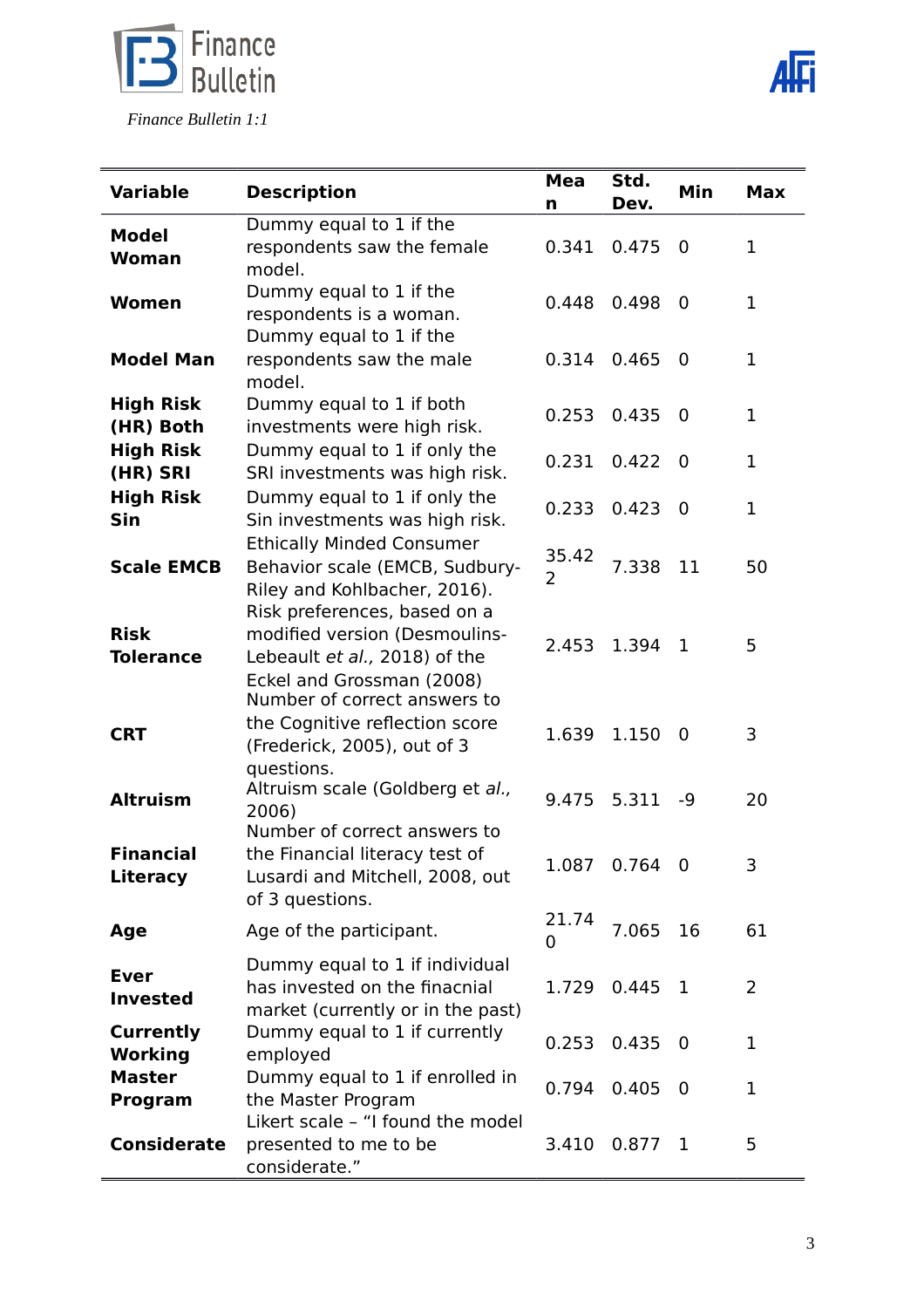



#### **Table 1 - Descriptive Statistics**

# **3. Results**

**The SRI Fund -** Across all treatments, respondents allocated 53% of their investment to the SRI fund, 17% to the sin fund, and 30% to the safe account. We thus already observe a deviation from the classic  $1/n$  allocation, indicating a clear preference for SRI over the sin fund ( $p<0.01$ , Figure 3).



**Figure 3- Average allocation across all treatments**

*Face: Gender Effect* **-** Simple T-test underlines that respondents being confronted with the male model invest significantly more in SRI than the control group seeing no model or to the group seeing a female model (marginal significance, p<10% in both cases, Figure 4). Women who have seen a male model invest significantly more in SRI than women having seen a female model (p<5%, simple t-test). The male model indeed appeared more considerate, to the female part of our sample ( $p<10\%$  for the whole sample,  $p<10\%$  for the women-only sample, non-significant in the men-only sample).



**Figure 4 - Effect of the face**

*Risk effect* – It is likely that relative risk - the risk of the SRI fund relative to the one of the sin funds – is the one that matters to participants, as opposed to the level of risk of each fund in absolute term. We analyse the results in that direction. As highlighted in Figure 5, when both funds are low or high risk, we do not observe any change. However, the SRI Fund being high risk leads to significantly lower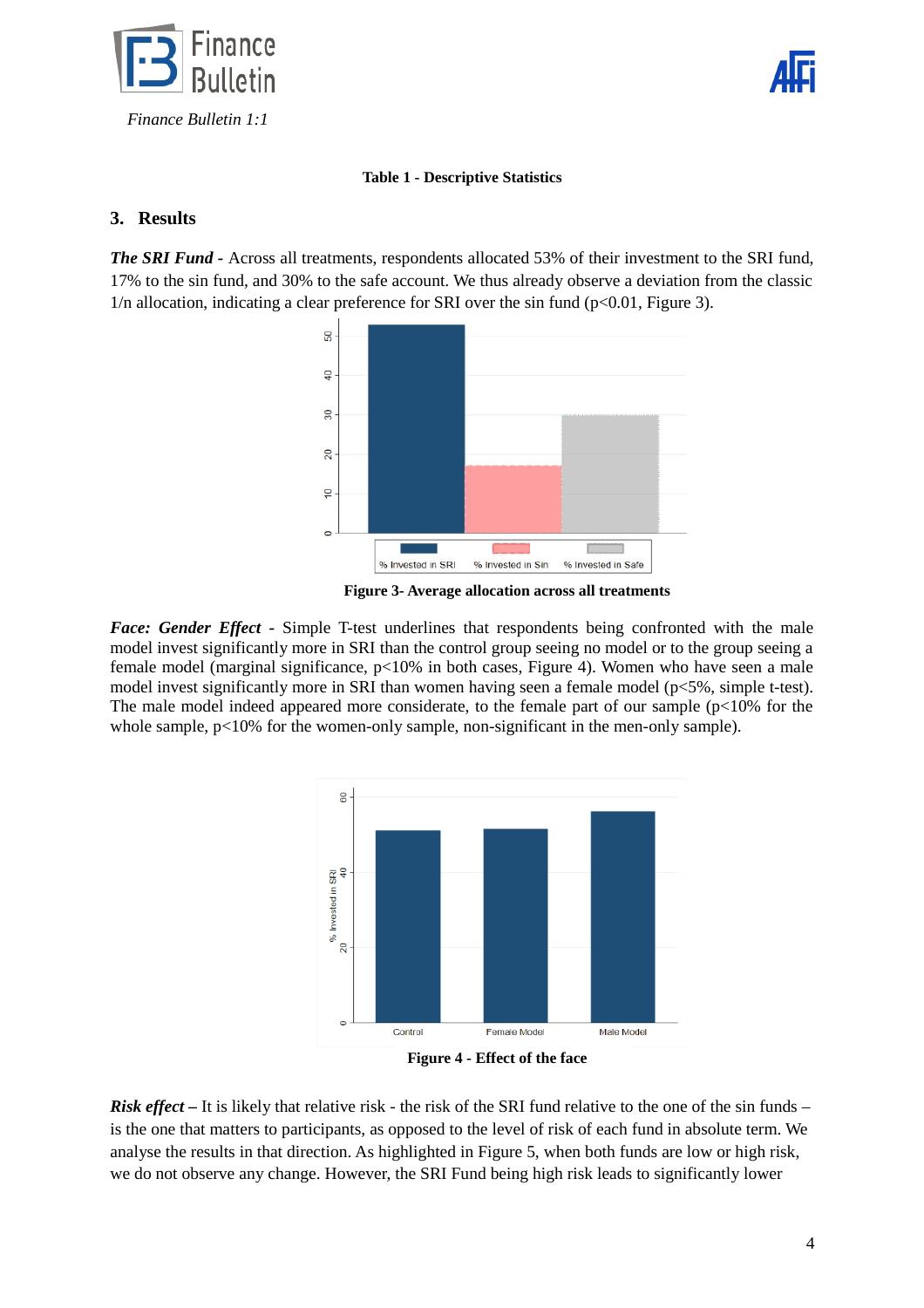![](_page_4_Picture_0.jpeg)

![](_page_4_Picture_1.jpeg)

(p<1%, t-test) investment in SRI compared to control, while the sin fund being high risk leads to significantly higher investment in SRI (p<1%, t-test, Figure 5).

![](_page_4_Figure_3.jpeg)

# *Regressions*

*Face: Gender effect -* Performing regressions (Table 1), we observe in the first regression a significant positive effect of male model on SRI investing  $(p<10\%)$ . This effect turns non-significant  $(p=10.4\%)$ once we include how considerate the human model was perceived (regression 2). Perceiving the model as more considerate increase investment in SRI  $(p<10\%$  in regression 2,  $p<5\%$  in the third). We introduce interaction in regression 3. We observe that women who have seen the female model invest less in SRI, compared to seeing no face or the male model (marginal significance,  $p<10\%$ ). The addition of this interaction enables to highlight that women who do not see the female model (and thus see either no face or the male model) invest more in SRI than their men counterparts ( $p<10\%$ ).

*Risk Effect and interaction with EMCB -* Respondents who were exposed to a condition with a higher risk SRI fund invested less in SRI (around  $11\%$ ,  $p<1\%$ , see regression 1 and 2), while those who were exposed to a higher risk sin fund invested more in SRI (around 12%, p<1%).

Older respondents and respondents engaged in the 5-years program of the school invested more in SRI, across all regression models ( $p<1\%$ ). Those scoring higher on the financial literacy scale ( $p<5\%$ ) and those scoring higher on the EMCB scale ( $p<1\%$ ) also invest more in SRI, across all models.

In regression 3, we observe a significant interaction between seeing the risky SRI funds and score on the EMCB scale. This interaction shows that non-ethically minded respondents reduce their investment in the SRI fund when this one displays a worse risk-return profile. These respondents prefer a socially responsible investment but are willing to swap it for a better risk-return profile. On the opposite, ethically minded respondents will allocate a similar portion of their portfolio to the SRI fund, even when this fund displays a worse risk-return profile ( $p$ <1%, Figure 6). Thus, strongly ethically minded respondents maintain their level of investment in SRI, independently of the excess return they could earn by switching to the sin fund. One could say that their engagement in favor of ethics is "not for sale."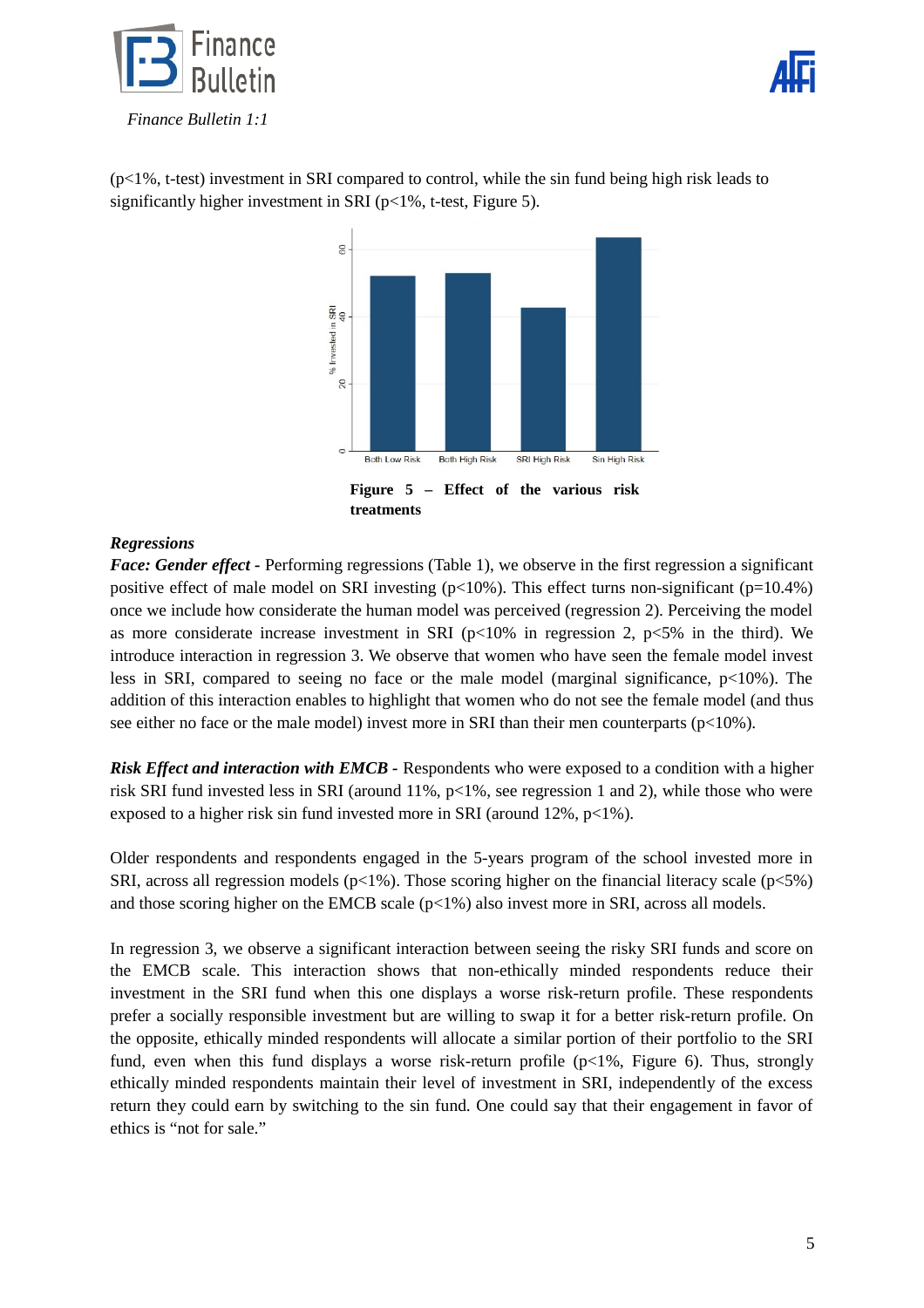![](_page_5_Picture_0.jpeg)

![](_page_5_Picture_1.jpeg)

![](_page_5_Figure_2.jpeg)

**Figure 6 - Effect of EMCB Score on SRI Investment** 

#### *The Sin Fund*

Interestingly, a significant proportion (49.5% across all treatments) of participants refused to invest in the sin fund. Female participants, older participants, participants engaged in the 5-years program of the school were more likely to refuse to invest in the sin fund. Participants scoring higher on the CRT test or the EMCB and preferring lower risk lotteries were more likely to refuse to invest in the sin fund (see Table 2 for a logistic regression).

Such a zero investment in the sin funds could be interpreted as a complete rejection of the industries supported by this investment vehicle. However, here, we see again an effect of risk: participants being confronted with a high-risk SRI fund treatment were less likely to refuse to invest in the sin fund. On the opposite, participants confronted with the high-risk sin funds were more likely to refuse to invest in it (Figure 7). It thus again seems that moral values are, for most, malleable in the face of higher financial risk.

![](_page_5_Figure_7.jpeg)

**Figure 7 - Percentage of Respondents Refusing to Invest in the Sin Fund**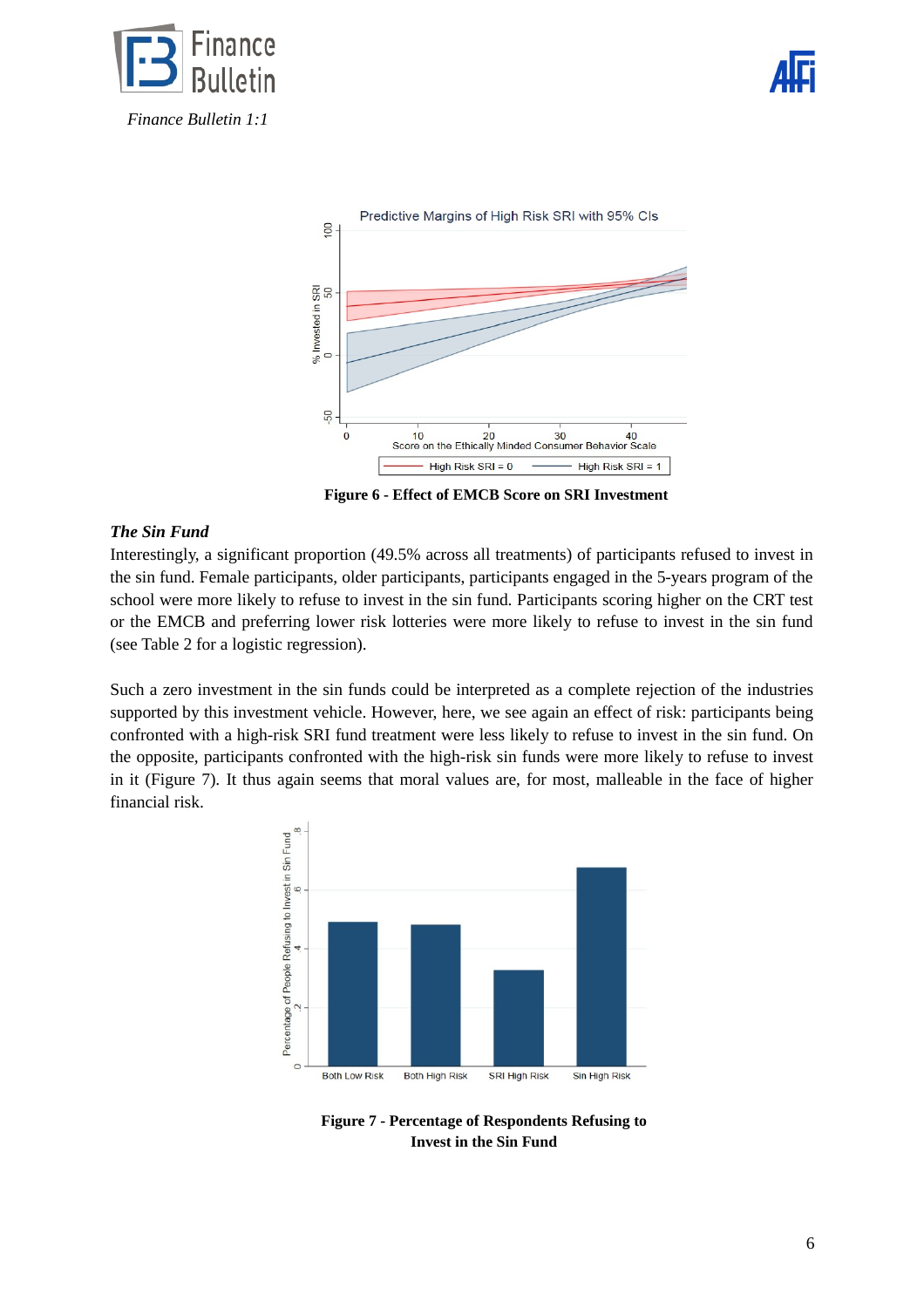![](_page_6_Picture_0.jpeg)

![](_page_6_Picture_1.jpeg)

However, we again observe an interaction between scores on the EMCB scale and a higher risk for the SRI funds. For strongly ethically minded consumers, there is again no impact of the risk of the SRI funds on their decision to boycott the sin fund (Figure 8).

![](_page_6_Figure_3.jpeg)

**Figure 8 - Effect of EMCB Score on SRI Investment**

# **4. Discussion**

This study shows that participants exposed to a male model or to a low-risk SRI fund compared to the sin one invested more in SRI. It was previously demonstrated that the use of feminine or masculine figures in ads activates certain mental schemes in consumer's mind (Åkestam *et al.,* 2017). We found that male figures induced higher investment in SRI Our results corroborated Niessen-Ruenzi and Ruenzi (2018) gender stereotype effect in an SRI investment context.

We also found that a high EMCB score influence positively the investment in the SRI fund in particular when its risk is high relative to the sin fund. This result is in adequation with previous studies findings that social value orientations impact responsible behavior, independent of the personal costs (Cameron *et al*., 1998). Our results also corroborate previous studies showing a higher responsible purchasing intention among highly educated individuals and women (Nilsson, 2008).

We explored the effect of human presence and risk on SRI. Future researches may further considerate the gender congruence between the model and the observer, potentially using eye-tracking measures to assess which stimuli catches more visual attention and may nudge investors toward SRI. International studies, enabling for cross cultural comparisons, would also prove a promising avenue for future research.

#### **Acknowledgements**

We wish to thank participants of the School on Behavioral and Neuroscientific Research for Economics, Finance and Accounting as well as colleagues of the Experimental Workshop for their fruitful insights on the paper. We would also like the editor, Joël Petey, as well as two anonymous referees, for their constructive comments.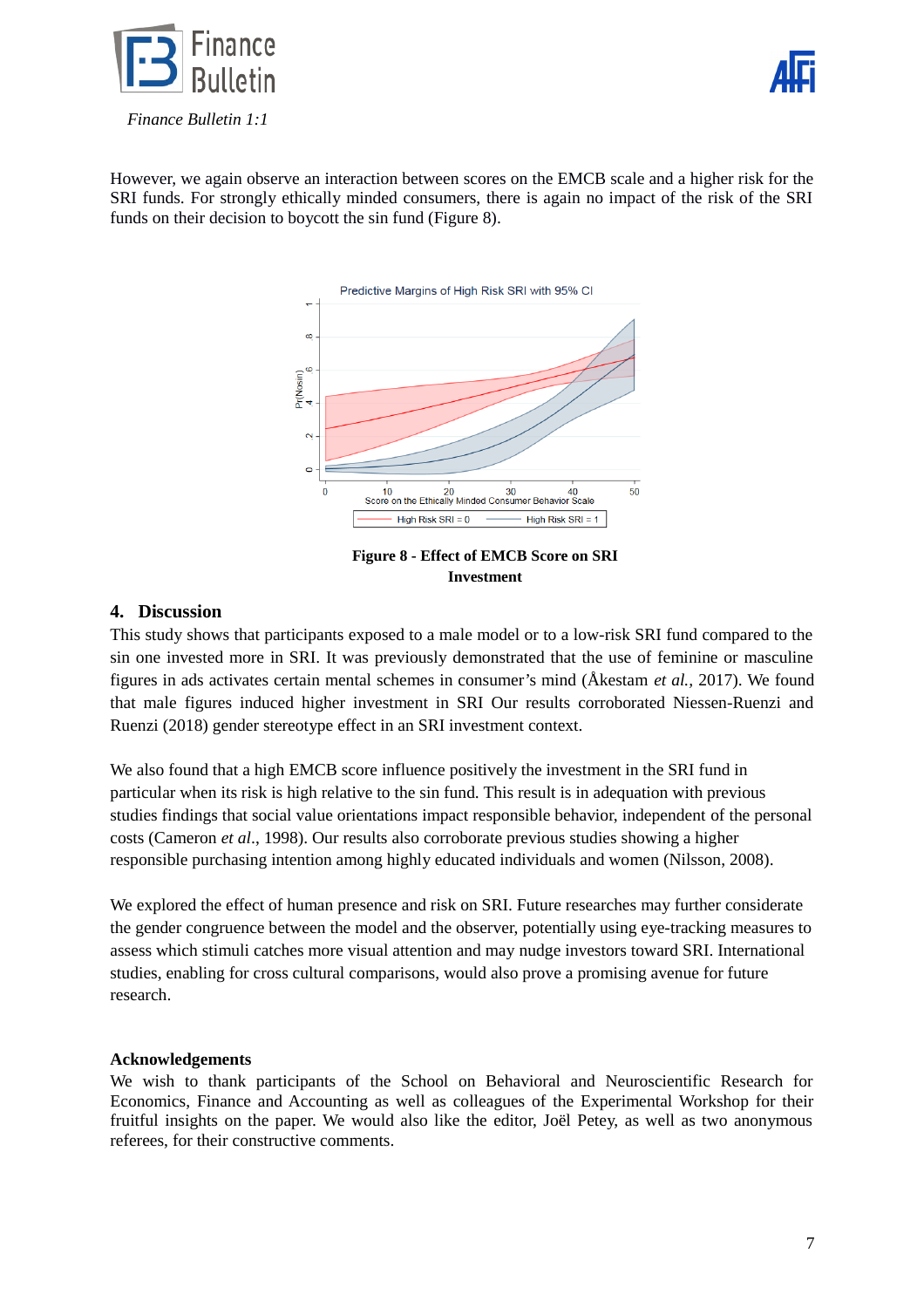![](_page_7_Picture_0.jpeg)

![](_page_7_Picture_1.jpeg)

# **Appendix**

**Figure 1 - Illustrative example of headers in the "Woman condition", "Man condition" and "No-Face Condition"**

![](_page_7_Picture_4.jpeg)

#### **Figure 2 – Illustrative example of the main task instructions**

#### **Investment Game**

Imagine that you have 10,000\$ to invest.

You have narrowed down your choice to the two investments funds below. One is a socalled "Sin Fund", investing in industries such as tobacco, alcohol, adult entertainment, firearms or gambling, without taking into account moral considerations.

The other is a Socially Responsible Fund, investing only in green and socially responsible companies.

In addition to investing in these two funds, you can still choose to leave a part of your 10,000\$ on a Safe Account, where they will be safe but won't earn you any profit.

Your task is to choose the percentage you would allocate to each of these 3 options by clicking and dragging the bars below the description. The total percentage needs to equal 100%.

For each fund, a risk index on a scale of 1 to 7 is indicated, 1 is the least risky, and 7 the riskiest. Similarly, a financial return index on a scale of 1 to 7 is indicated, with 1 being the lowest return and 7 being the highest return.

| Investment                | Risk | Return |
|---------------------------|------|--------|
| Sin Fund                  | ٠    | 2      |
| Socially Responsible Fund | ٩    | 2      |
| Safe Account              |      |        |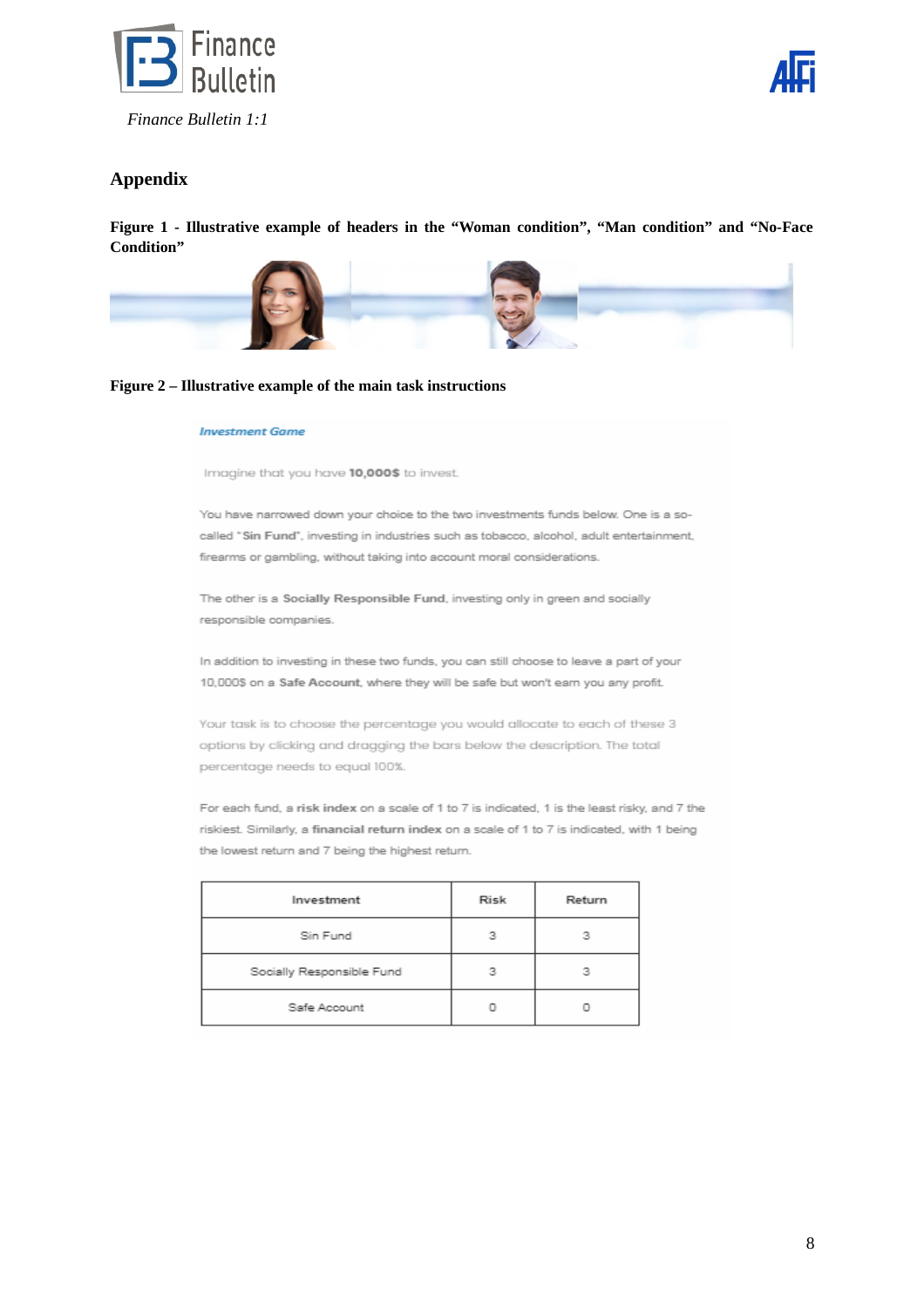![](_page_8_Picture_0.jpeg)

![](_page_8_Picture_1.jpeg)

#### **Table 2 - OLS: Percentage invested in SRI**

|                           | Regression 1 - OLS |        | Regression 2 - OLS |        | Regression 3 - OLS |        |
|---------------------------|--------------------|--------|--------------------|--------|--------------------|--------|
|                           | Coef.              | P >  t | Coef.              | P >  t | Coef.              | P >  t |
| Model Woman               | 0.124              | 0.962  | 0.075              | 0.977  | 3.727              | 0.252  |
| Women                     | 1.122              | 0.636  | 1.394              | 0.557  | 4.759*             | 0.093  |
| ModWoman#Women            |                    |        |                    |        | $-8.563*$          | 0.054  |
| Model Man                 | 4.699*             | 0.072  | 4.256              | 0.104  | 3.568              | 0.170  |
| High Risk (HR) Both       | $-1.218$           | 0.676  | $-1.481$           | 0.611  | $-1.553$           | 0.591  |
| High Risk (HR) SRI        | $-10.016***$       | 0.001  | $-10.245***$       | 0.001  | $-45.524***$       | 0.001  |
| <b>Scale EMCB</b>         | $0.671***$         | 0.001  | $0.665***$         | 0.001  | $0.453***$         | 0.009  |
| HR SRI#ScaleEMCB          |                    |        |                    |        | $0.978***$         | 0.008  |
| High Risk Sin             | 11.489***          | 0.001  | 11.262***          | 0.001  | 11.527***          | 0.001  |
| <b>Risk Tolerance</b>     | 0.066              | 0.934  | 0.129              | 0.871  | 0.065              | 0.934  |
| <b>CRT</b>                | $-0.382$           | 0.694  | $-0.369$           | 0.703  | $-0.514$           | 0.592  |
| Altruism                  | $-0.009$           | 0.966  | $-0.025$           | 0.908  | $-0.103$           | 0.631  |
| <b>Financial Literacy</b> | $3.170**$          | 0.035  | 3.049**            | 0.043  | $3.142**$          | 0.035  |
| Age                       | $0.531***$         | 0.008  | $0.540***$         | 0.007  | $0.530***$         | 0.007  |
| <b>Ever Invested</b>      | 0.595              | 0.813  | 0.431              | 0.864  | 0.355              | 0.887  |
| <b>Currently Working</b>  | 3.700              | 0.205  | 3.820              | 0.190  | 4.472              | 0.123  |
| <b>Master Program</b>     | 8.697***           | 0.007  | 8.690***           | 0.007  | 8.262***           | 0.010  |
| Considerate               |                    |        | $2.130*$           | 0.079  | 2.673**            | 0.028  |
| Constant                  | 3.889              | 0.677  | $-2.768$           | 0.783  | 3.176              | 0.761  |
| N                         | 446                |        | 446                |        | 446                |        |
| $\mathbb{R}^2$            | 0.184              |        | 0.190              |        | 0.210              |        |
| <b>AIC</b>                | 4045.29            |        | 4044.08            |        | 4036.91            |        |
| <b>BIC</b>                | 4110.89            |        | 4113.79            |        | 4114.82            |        |

*We checked for VIF, heteroscedasticity and non-normality of residuals for all regressions and did not find any point of concern. Regarding variable coding, CRT and Financial literacy are scores ranging from 0 to 3 to the respective standard test. For EMBC and altruism constructs we computed a general score adding their scales' items. Risk Tolerance range from 1 to 5, and represents the lottery chosen by participants, 5 being the highest risk lottery. High Risk (HR) Both, High Risk (HR) SRI, High-Risk Sin are three dummy variables representing our experimental treatments regarding risk (base category being thus low risk both). Similarly, Model Woman and Model Man are dummies coding for respondents having seen these models (base category being thus no human model).\*,\*\* and \*\*\* respectively indicate p<10%, p<5% and p<1%.*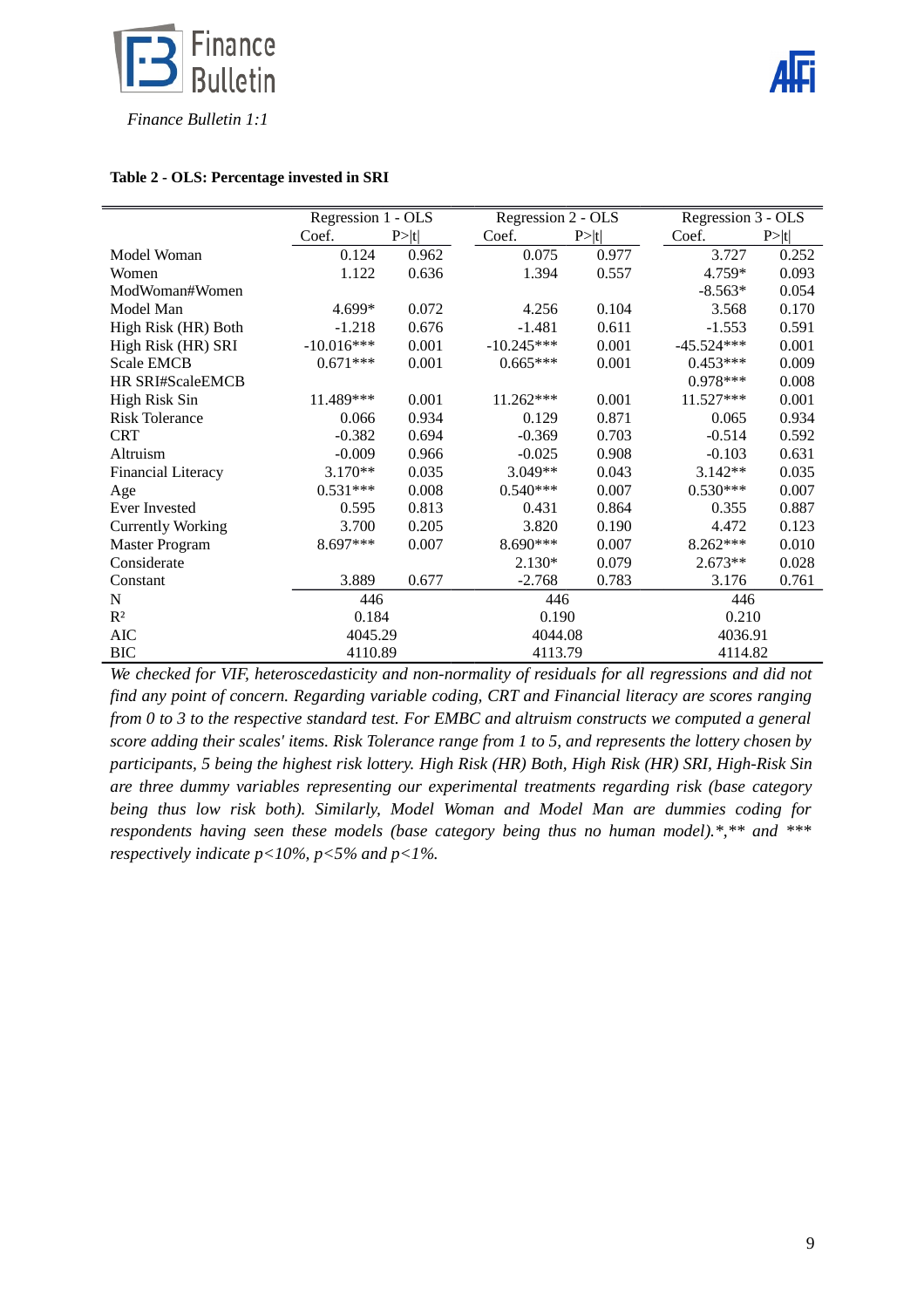![](_page_9_Picture_0.jpeg)

|                               | Logistic   |        | <b>AME</b> |           |  |
|-------------------------------|------------|--------|------------|-----------|--|
|                               | Regression |        |            |           |  |
|                               | Coef.      | P >  z | dy/dx      | P >  z    |  |
| Model Woman                   | $-0.263$   | 0.312  | $-0.066$   | 0.31<br>0 |  |
| Women                         | $0.509**$  | 0.033  | $0.126**$  | 0.03<br>1 |  |
| Model Man                     | $-0.049$   | 0.852  | $-0.012$   | 0.85<br>2 |  |
| High Risk (HR)<br><b>Both</b> | $-0.293$   | 0.300  | $-0.073$   | 0.29<br>7 |  |
| High Risk (HR)<br><b>SRI</b>  | $-4.382**$ | 0.014  |            |           |  |
| <b>Scale EMCB</b>             | $0.042**$  | 0.015  |            |           |  |
| HR SRI#c.ScaleEnv             | $0.090*$   | 0.053  |            |           |  |
| High Risk Sin                 | $0.839***$ | 0.005  | $0.205***$ | 0.00<br>3 |  |
| <b>Risk Tolerance</b>         | $-0.145*$  | 0.069  | $-0.036*$  | 0.06<br>9 |  |
| <b>CRT</b>                    | $0.174*$   | 0.080  | 0.044      | 0.08<br>0 |  |
| Altruism                      | $-0.025$   | 0.262  | $-0.006$   | 0.26<br>2 |  |
| <b>Financial Literacy</b>     | 0.001      | 0.993  | 0.000      | 0.99<br>3 |  |
| Age                           | $0.102***$ | 0.001  | $0.025***$ | 0.00<br>0 |  |
| <b>Ever Invested</b>          | 0.283      | 0.276  | 0.071      | 0.27<br>3 |  |
| <b>Currently Working</b>      | 0.376      | 0.202  | 0.094      | 0.19<br>8 |  |
| <b>Master Program</b>         | $0.664*$   | 0.055  | $0.163**$  | 0.04<br>6 |  |
| Considerate                   | 0.161      | 0.187  | 0.040      | 0.18<br>7 |  |
| Constant                      | $5.073***$ | 0.001  |            |           |  |
| ${\bf N}$                     | 446        |        |            |           |  |
| R <sup>2</sup>                | 0.156      |        |            |           |  |
| LL                            | $-260.76$  |        |            |           |  |
| <b>AIC</b>                    | 557.53     |        |            |           |  |
| <b>BIC</b>                    | 631.34     |        |            |           |  |

|  |  | Table 3 - Logistic Regression: Refusing to Invest in the sin Fund |
|--|--|-------------------------------------------------------------------|
|  |  |                                                                   |

*Regarding variable coding, CRT and Financial literacy are scores ranging from 0 to 3 to the respective standard test. For EMBC and altruism constructs we computed a general score adding their scales' items. Risk Tolerance range from 1 to 5, and represents the lottery chosen by participants, 5 being the highest risk lottery. High Risk (HR) Both, High Risk (HR) SRI, High-Risk Sin are three dummy variables representing our experimental treatments regarding risk (base category*

![](_page_9_Picture_5.jpeg)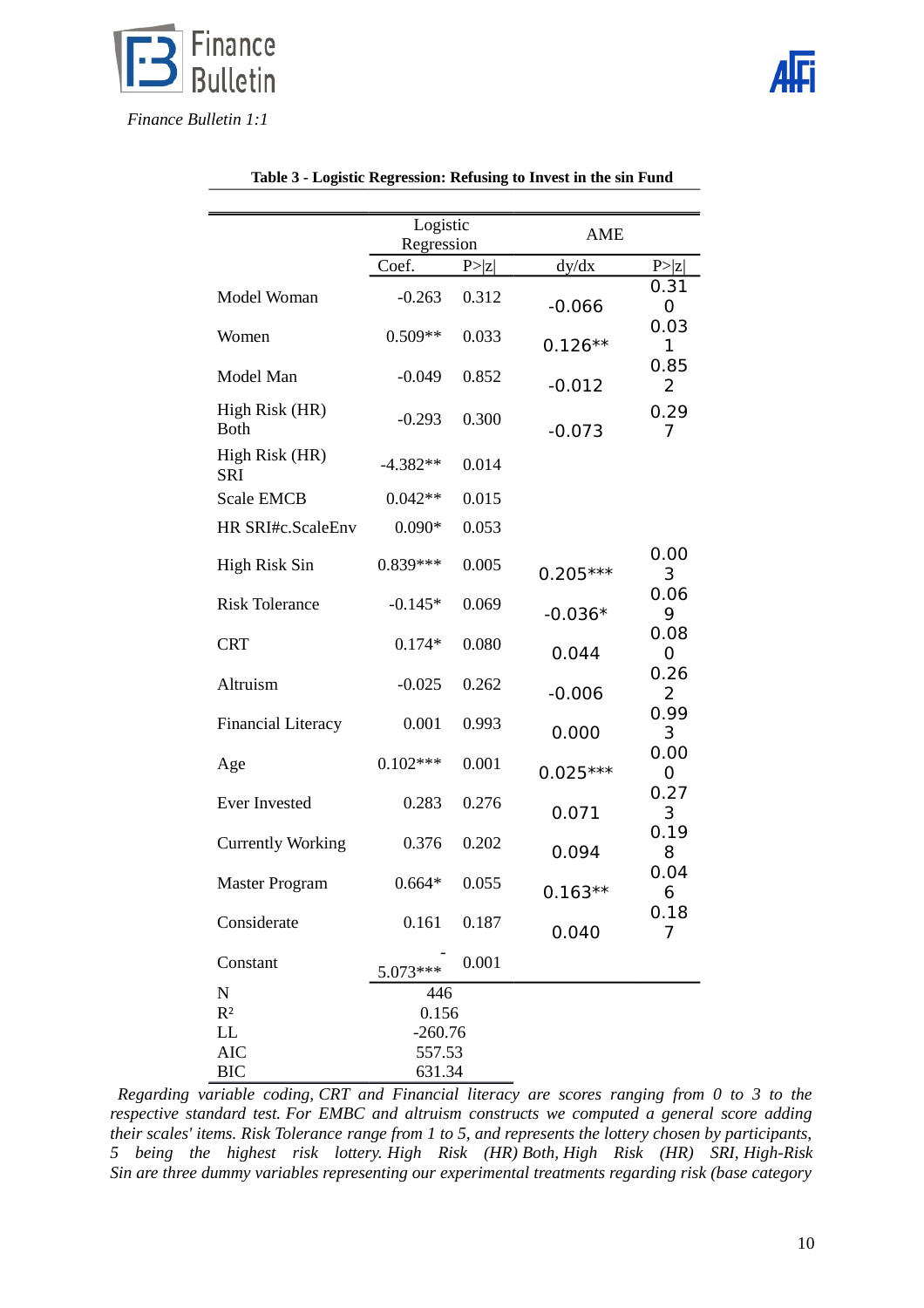![](_page_10_Picture_0.jpeg)

![](_page_10_Picture_1.jpeg)

*being thus low risk both). Similarly, Model Woman and Model Man are dummies coding for respondents having seen these models (base category being thus no human model ).\*,\*\* and \*\*\* respectively indicate p<10%, p<5% and p<1%.The average marginal effects were estimated at the means. We do not display these marginal effects for the interaction in this table, as they present specific complexity, and instead display them in Figure 8.*

# **References**

Åkestam N., Rosengren S., Dahlen M., 2017. Advertising "like a girl": Toward a better understanding of "femvertising" and its effects. *Psychology and Marketing* 34(8) : 795-806

Apostolakis G., Van Dijk G., Kraanen F., Blomme R. J., 2018. Examining socially responsible investment preferences: discrete choice conjoint experiment. *Journal of Behavioral and Experimental Finance* 17: 83-96

Brodback D., Guenster N., & Pouget S., 2019. The Valuation of Corporate Social Responsibility: A Willingness-to-Pay Experiment. *Global Research Alliance for Sustainable Finance and Investment Conference, University of Oxford*

Cameron L.D., Brown P. M., Chapman J. G., 1998. Social Value Orientations and Decisions to Take Proenvironmental Action. *Journal of Applied Social Psychology* 28(8) : 675-697

Capelle-Blancard G., Monjon S., 2012. Trends in the literature on socially responsible investment: Looking for the Keys under the lamppost. *Business Ethics: A European Review*  21(3) : 239-250

Desmoulins-Lebeault F., Gajewski J.F., Meunier L., 2018. Personality and Risk aversion*. Economics Bulletin* 38 (1): 472-489

Eckel C.C., Grossman P.J., 2008. Men, women and risk aversion: Experimental evidence. *Handbook of experimental economics results* (1) : 1061-1073

Frederick S., 2005. Cognitive reflection and decision making. *Journal of Economic perspectives* 19(4) : 25-42

Gajewski J.F., Heimann M., Meunier L., 2021. Nudges in SRI: The Power of the Default Option. *Journal of Business Ethics* : 1-20

Gajewski J.F., Meunier L., 2020. Risk preferences: are students a reasonable sample to make inferences about the decision-making of finance professionals?. *Economics Bulletin* 40(4) : 3000-3009